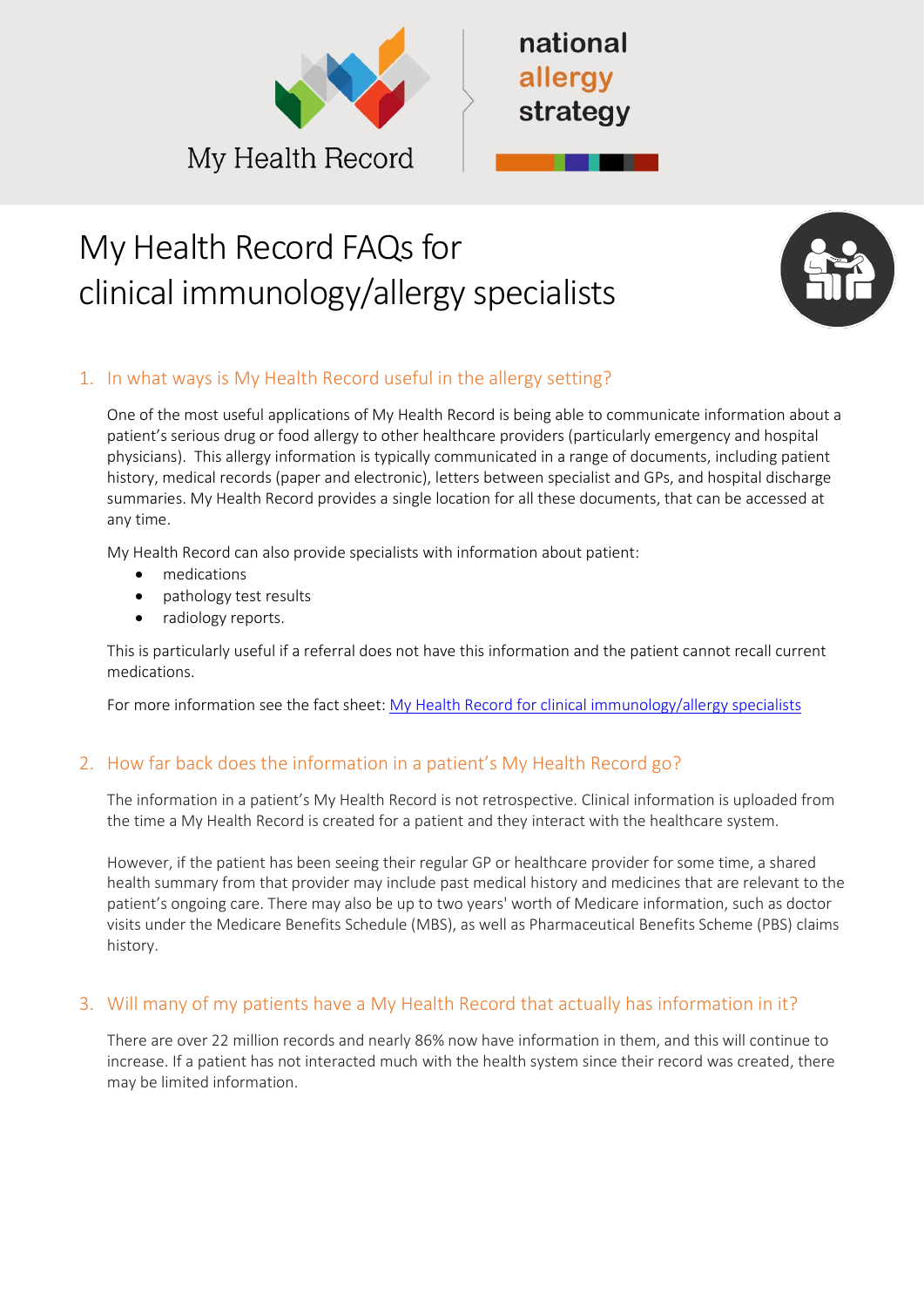In August 2020:

- 94% of general practices and 99% pharmacies were connected to My Health Record, with over 85% uploading or viewing documents.
- 95% of public hospitals were connected, and 91% are using My Health Record.

For the latest My Health Record statistics visit: [www.myhealthrecord.gov.au/statistics](http://www.myhealthrecord.gov.au/statistics)

#### 4. I work in private practice and have conformant software. How do I get access to My Health Record?

The registration process for clinical immunology/allergy specialists is outlined step by step in the fact sheet [Getting started: My Health Record for private allergy practices.](https://nationalallergystrategy.org.au/images/mhr/MHR_Getting_started_for_Clinical_Immunology_and_Allergy_specialists_FINAL_160620.pdf)

For assistance, please contact the Australian Digital Health Agency's Help Centre on 1300 901 001 or email: [help@digitalhealth.gov.au.](mailto:help@digitalhealth.gov.au)

## 5. Can I download or save documents from a patient's My Health Record to my local system, such as pathology reports?

Yes, if you have access to My Health Record through [conformant clinical software](https://www.myhealthrecord.gov.au/for-healthcare-professionals/conformant-clinical-software-products) or the National Provider Portal, you can view, download and save information from your patient's My Health Record. Some healthcare providers find it useful to download documents and save them to their patient's record in their local information system.

## 6. How is My Health Record being used in public hospitals and health services? Are outpatient clinic letters uploaded to My Health Record?

As of August 2020, 95% of public hospitals are now registered with My Health Record and 91% are using My Health Record. How public hospitals are using My Health Record will depend on the hospital. You can check the list of [participating hospitals](https://www.myhealthrecord.gov.au/about/who-is-using-digital-health/public-hospitals-and-health-services-connected-my-health-record) and contact your hospital's chief information officer to find out more.

Most public hospitals are uploading discharge summaries, and some are also uploading pathology and radiology reports. Outpatient letters are being uploaded from some public hospitals, but only uploaded in small numbers at this stage. The Agency continues to engage with more public hospitals to upload this information, which will allow results of skin prick testing and food and drug challenges to be shared with other members of the patient's healthcare team.

A list of participating pathology laboratories and diagnostic imaging services (both public and private) is published on the [My Health Record website.](https://www.myhealthrecord.gov.au/about/who-is-using-digital-health/diagnostic-imaging-and-pathology-providers-uploading-my-health)

## 7. What might a patient ask about the information in their My Health Record?

Patients or their carers might be concerned about the safety of their medical information. You can advise patients that My Health Record uses high level security and protection to safeguard their information. Their information can only be accessed by healthcare providers involved in their care and they can track who has accessed their record.

ascia

You can also refer your patients to th[e Consumer page](https://nationalallergystrategy.org.au/projects/australian-digital-health-agency/consumers) of the National Allergy Strategy.

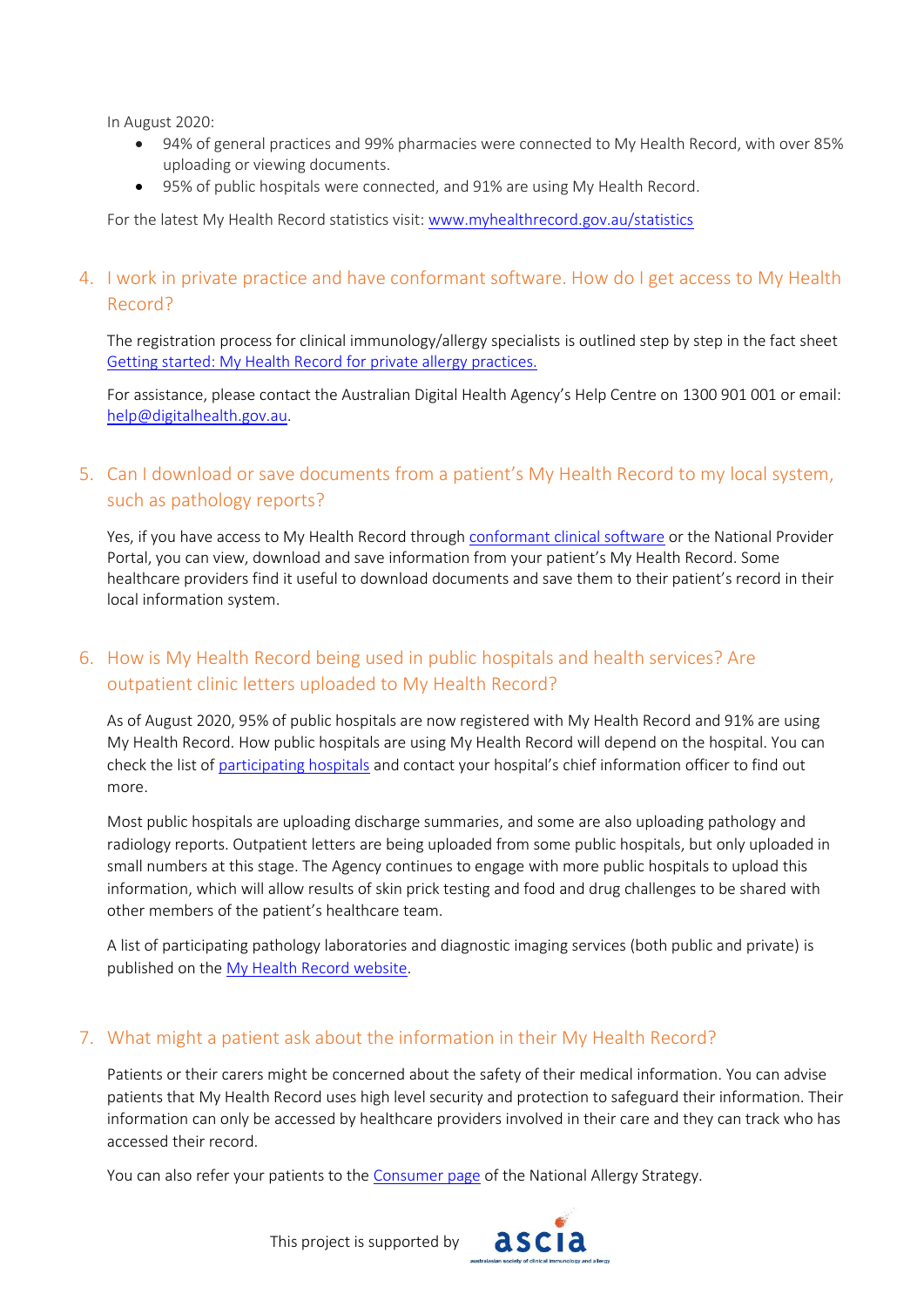## 8. How can I ensure my patient's My Health Record contains accurate information about their serious allergies?

If you have [conformant clinical software,](https://www.myhealthrecord.gov.au/for-healthcare-professionals/conformant-clinical-software-products) you can upload an event summary with information about their confirmed allergies, or information that a patient has been confirmed to be not allergic, following a food or drug challenge. For information about how to do this, see[: Event summaries: A guide for clinical](https://nationalallergystrategy.org.au/images/mhr/ASCIA_Uploading_an_Event_Summary_fact_sheet_FINAL_150620_V2.pdf)  [immunology/allergy specialists using conformant software.](https://nationalallergystrategy.org.au/images/mhr/ASCIA_Uploading_an_Event_Summary_fact_sheet_FINAL_150620_V2.pdf)

If you do not have conformant clinical software, you can advise your patients to add this information into My Health Record themselves by providing them with the name of the substance(s)/agent(s) they are allergic to and the reaction type. You can also include a note to the patient's GP in your specialist letter, encouraging the GP to upload a shared health summary with the current allergy information you've provided.

# 9. An event summary seems like extra administrative work when I already write a Specialist letter back to the referrer. Can I upload my specialist letter to My Health Record? How would I do this with conformant software?

Uploading of specialist letters to My Health Record depends on whether you have conformant clinical software.

The Australian Digital Health Agency has been working with the specialist software providers below to provide seamless integration of My Health Record with their software by mid-2021. Please contact your software provider to confirm when you will be able to generate and upload specialist letters to your patient's My Health Record.

| Vendor                         | Product                             |
|--------------------------------|-------------------------------------|
| Best Practice Software Pty Ltd | Bp VIP.net                          |
| Clinic to Cloud Pty Ltd        | Clinic to Cloud (C2C)               |
| Clinical Computers Pty Ltd     | <b>CCOS Specialists</b>             |
| Genie Solutions Pty Ltd        | Genie Desktop                       |
| Genie Solutions Pty Ltd        | Gentu Cloud                         |
| Intrahealth Australia Pty Ltd  | Profile                             |
| Medical-Objects Pty Ltd        | Medical-Objects Specialist Explorer |
| Mouse Soft Australia Pty Ltd   | Medical Wizard Clinical Module      |
| s4s Pty Ltd                    | S4S Audit4 CIS module               |
| Zedmed Pty Ltd                 | Zedmed                              |

If your software does not have the functionality to upload a specialist letter, uploading an event summary is a way of ensuring that serious allergy information is available to other healthcare providers involved in the patient's care. While this may seem like extra administrative work, it is important from a clinical and patient safety perspective.



This project is supported by